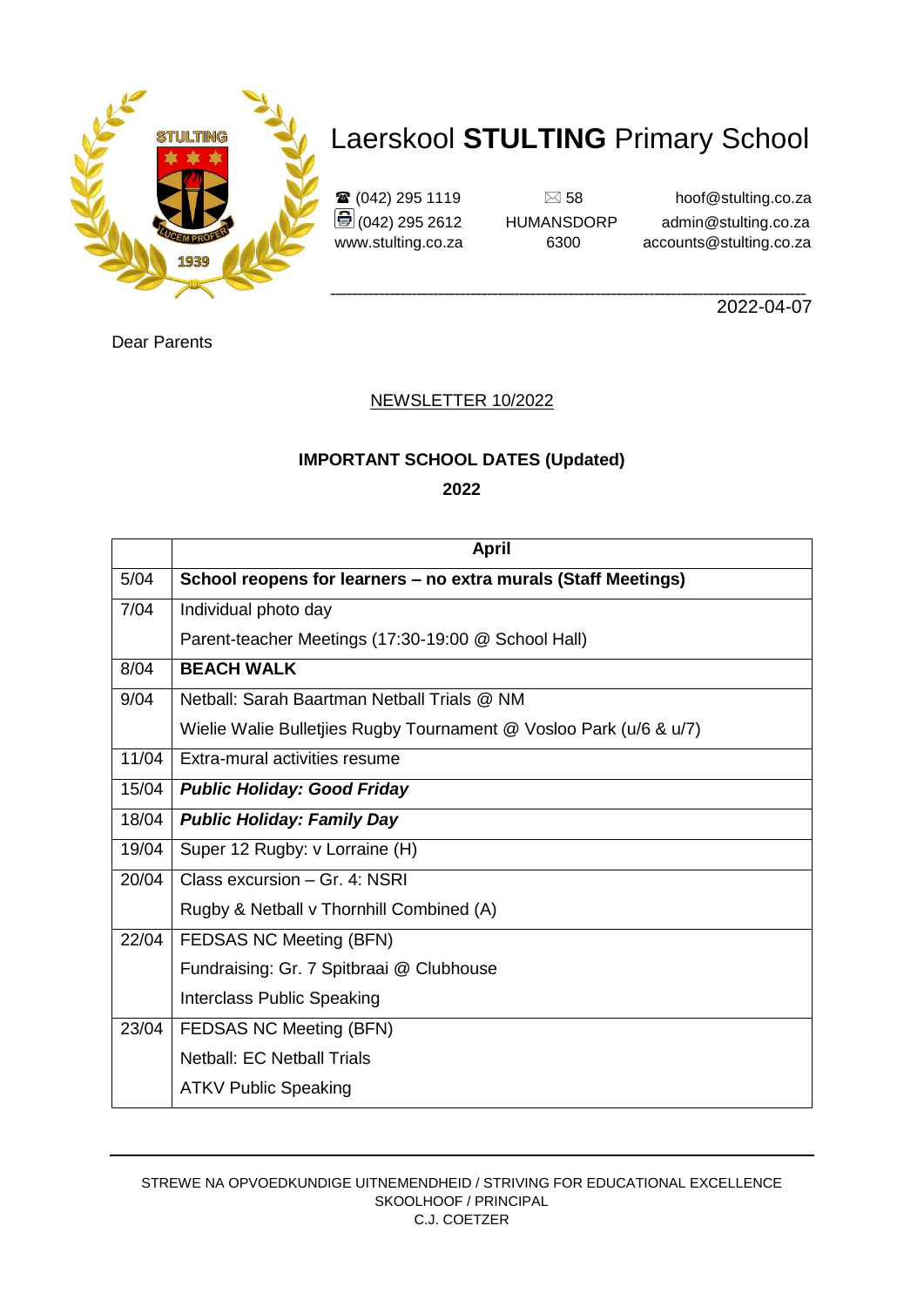

**\_\_\_\_\_\_\_\_\_\_\_\_\_\_\_\_\_\_\_\_\_\_\_\_\_\_\_\_\_\_\_\_\_\_\_\_\_\_\_\_\_\_\_\_\_\_\_\_\_\_\_\_\_\_\_\_\_\_\_\_\_\_\_\_\_\_\_\_\_\_\_\_\_\_\_\_\_\_\_\_\_\_\_\_\_\_\_\_**

|                    | Rugby & Netball: Charlo 7's (rugby u/11 & u/13, netball u/13) |
|--------------------|---------------------------------------------------------------|
| 25/04              | Excursion - Gr. 6: Science Centre                             |
|                    | Fundraising: Bus Booklet Lucky Draw                           |
| 27/04              | <b>Public Holiday: Freedom Day</b>                            |
| 28/04              | SGB Meeting (16:00)                                           |
| 29/04              | Stulting PS Birthday: Games Day (07:30-12:00)                 |
| 30/04              | Rugby: u/11 v Muir (A)                                        |
|                    | <b>May</b>                                                    |
| 2/05               | <b>Public Holiday: Workers Day</b>                            |
| 3/05               | <b>Despatch Arts Festival</b>                                 |
|                    | Compulsory Winter school uniform for learners                 |
| 4/05               | <b>Despatch Arts Festival</b>                                 |
|                    | Rugby & Netball v VCS (H)                                     |
| 5/05               | <b>Despatch Arts Festival</b>                                 |
| 6/05               | <b>ATKV Public Speaking</b>                                   |
| 7/05               | Inter-school's day: v Verkenner (H)                           |
|                    | <b>EC Final Netball Trials</b>                                |
| 9/05               | Super 12 Rugby: v Frans Conradie (H)                          |
| 10/05              | Mini Netball: @ J-Bay                                         |
| 11/05              | Rugby & Netball: v Mzingizi (H)                               |
| 14/05              | Sports Day: @ J-Bay                                           |
| 16/05              | "Radikale Redenaars"                                          |
| 18/05              | Rugby & Netball: v Pellsrus (H)                               |
| 19/05              | Excursion - Gr. R: SPCA                                       |
| 24/05              | "Radikale Redenaars" (Virtual)                                |
| $\overline{21/05}$ | FP: Warrior Race                                              |
|                    | Netball: EC Practice Camp                                     |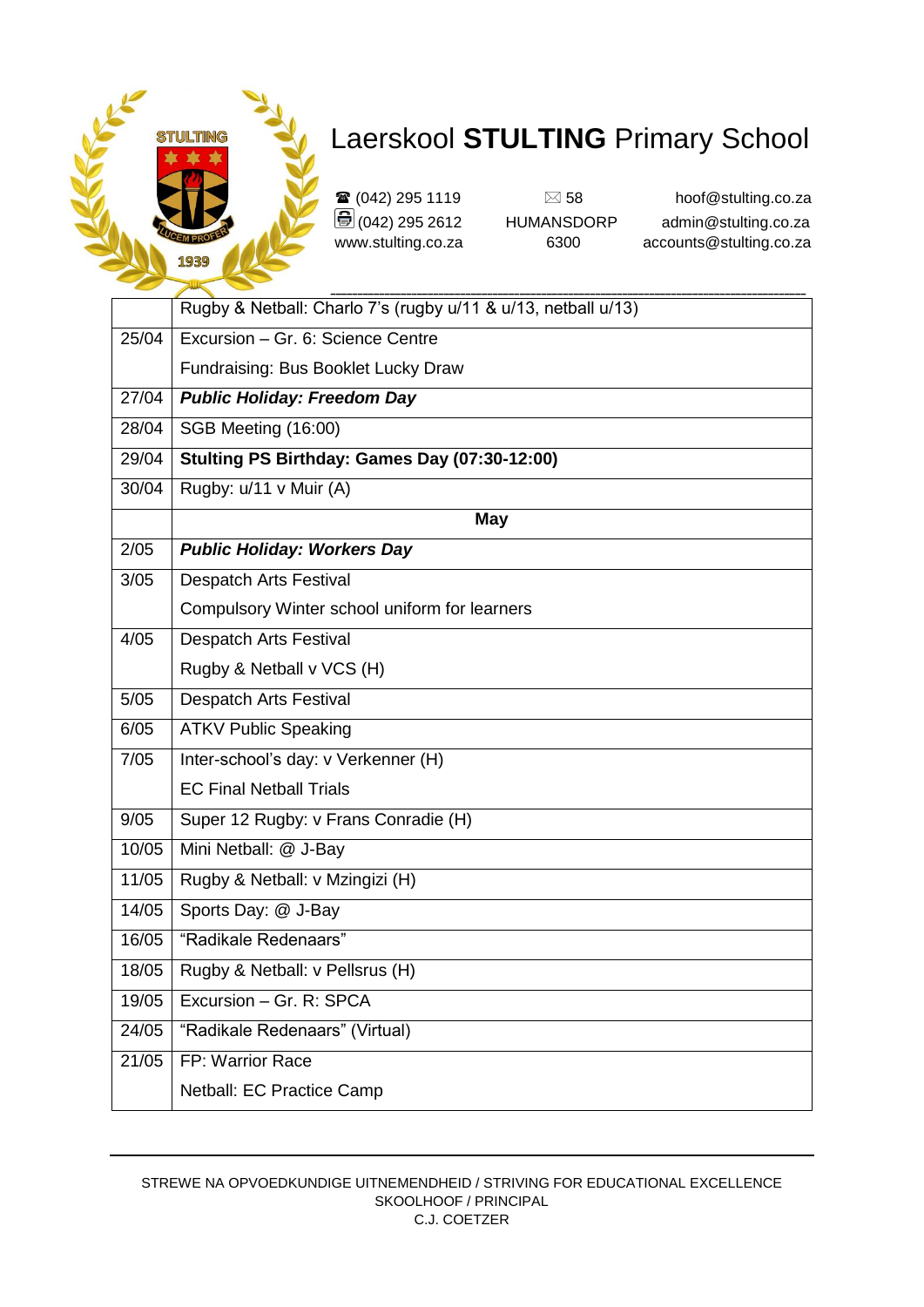

| 23/05 | Super 12 Rugby: u/13 v Mt Pleasant (A) & u/11 v Dr Viljoen (A)                     |
|-------|------------------------------------------------------------------------------------|
|       | FP: Open Week                                                                      |
| 24/05 | "Radikale Redenaars" - Virtual                                                     |
|       | Mini-Netball: @ Stulting                                                           |
|       | FP: Open Week                                                                      |
| 25/05 | Academic revision week start                                                       |
|       | Rugby & Netball: v Kruisfontein (H)                                                |
|       | FP: Open Week                                                                      |
| 26/05 | FP: Open Week                                                                      |
| 27/05 | Last day of extra-mural activities                                                 |
|       | Civvies Day: Value (Perseverance)                                                  |
|       | Last day of tests                                                                  |
|       | Gr. 7 Cupcake sales                                                                |
|       | Super 12 Rugby: v Gill (A) (rugby: o/11A, o/13AB & netball: o/11A, o/12A, o/13AB)  |
| 28/05 | Sports Day: v Gamtoos Valley (u/6 & u/7)                                           |
|       | Inter-schools: v Cradock (W) (rugby: u/11A, u/13AB & netbal: u/11A, u/12A, u/13AB) |
|       | ATKV Public Speaking: @ Grey                                                       |
|       | June                                                                               |
| 1/06  | Examinations begin: Gr. 4-7                                                        |
| 4/06  | Netball: Sarah Baartman Championships @ NM (u/12 & u/13)                           |
| 11/06 | Netball: EC practice camp                                                          |
| 15/06 | Examination end: Gr. 4-7                                                           |
|       | Class excursion - Gr. 2: African Dawn                                              |
| 16/06 | <b>Public Holiday: Youth Day</b>                                                   |
| 17/06 | <b>Public Holiday: School Holiday</b>                                              |
| 20/06 | Normal academic timetable resumes                                                  |
| 23/06 | <b>Civvies Day: Community Project</b>                                              |
|       |                                                                                    |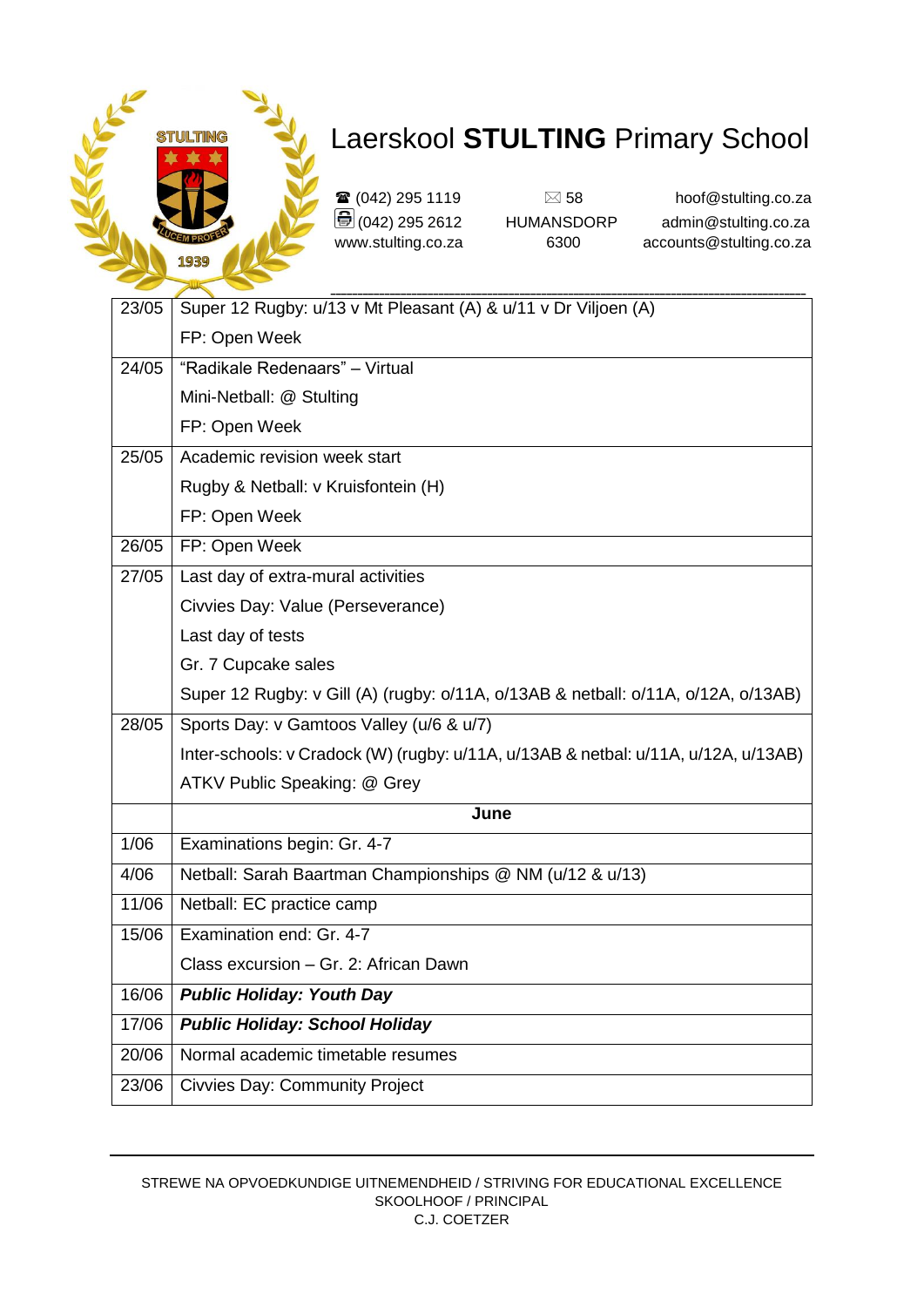

| 24/06 | Schools close for school holidays (10:00)                      |
|-------|----------------------------------------------------------------|
| 26/06 | Netball: All Ages Tournament until 29/06                       |
|       | July                                                           |
| 19/07 | School reopens for learners - no extra murals (Staff Meetings) |
| 21/07 | Parent-teacher Meetings (17:30-19:00 @ School Hall)            |
| 25/07 | Extra-mural activities resume                                  |
| 27/07 | Rugby & Netball: v Graslaagte (H)                              |
|       | <b>SGB Meeting</b>                                             |
| 28/07 | Sports Tour: Rugby (u/11 & u/13), Netball (u/11, u/12 & u/13)  |
| 29/07 | Sports Tour: Rugby (u/11 & u/13), Netball (u/11, u/12 & u/13)  |
| 30/07 | Sports Tour: Rugby (u/11 & u/13), Netball (u/11, u/12 & u/13), |
|       | "Radikale Redenaars" (Virtual)                                 |
|       | <b>August</b>                                                  |
| 1/08  | <b>Stulting Arts Festival</b>                                  |
| 2/08  | <b>Stulting Arts Festival</b>                                  |
|       | Super 12 rugby: v Sunridge (H)                                 |
| 3/08  | <b>Stulting Arts Festival</b>                                  |
|       | Rugby & Netball: v Makukanye (H)                               |
| 4/08  | <b>Stulting Arts Festival</b>                                  |
| 5/08  | Interclass public speaking                                     |
|       | Civvies Day: Community project (Woman's Day)                   |
| 6/08  | Netball: SASN Championships                                    |
| 8/08  | <b>Public Holiday: Schools Holiday</b>                         |
| 9/08  | <b>Public Holiday: Woman's Day</b>                             |
| 11/08 | Mini netball: @ Graslaagte                                     |
|       | Super 12 rugby: v Paul Sauer                                   |
| 12/08 | Interclass public speaking (Final)                             |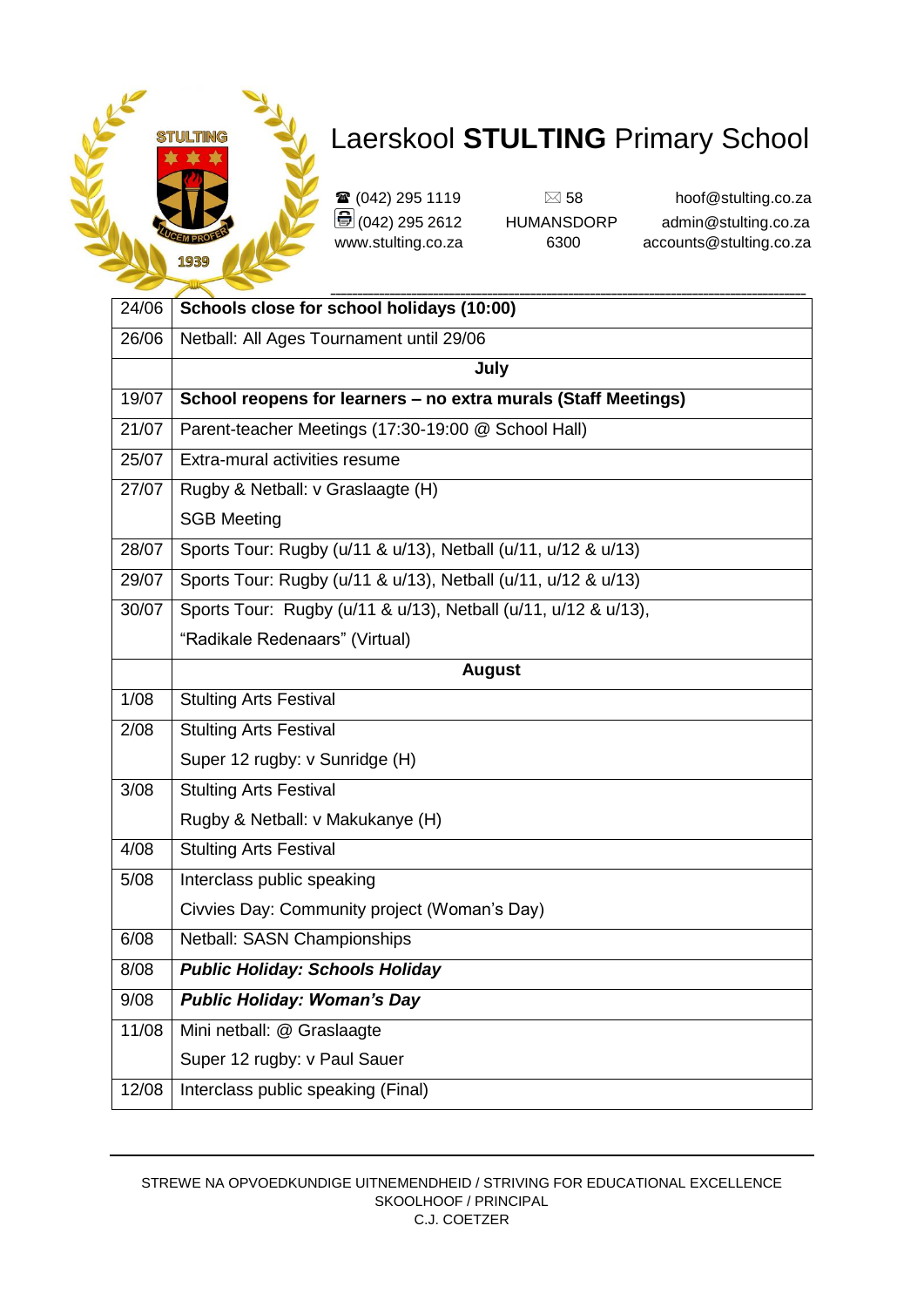

| _     |                                                         |
|-------|---------------------------------------------------------|
|       | FEDSAS NC Meeting (JHB)                                 |
| 13/08 | Inter-schools: v Handhaaf (H)                           |
|       | FEDSAS NC Meeting (JHB)                                 |
| 16/08 | ATKV public speaking (Final) @ Buffelspoort             |
| 20/08 | Inter-schools: v Jeffreys Bay (H)                       |
| 23/08 | Mini netball: @ Gamtoos River                           |
| 25/08 | Class Excursion - Gr. R: SPAR                           |
| 26/08 | <b>Sports Day: Stulting</b>                             |
| 27/08 | <b>Sports Day: Stulting</b>                             |
|       | <b>September</b>                                        |
| 1/09  | Civvies Day: Spring Day (Joy)                           |
| 2/09  | Fundraising: FP Arts Evening (Children's Art)           |
| 5/09  | SAOU: Principal's Symposium                             |
| 6/09  | SAOU: Principal's Symposium                             |
| 7/09  | SAOU: Principal's Symposium                             |
| 8/09  | Class excursion - Gr. 5: SPCA                           |
|       | SMT Planning 2023 (Day 1)                               |
| 9/09  | Class excursion - Gr. 1: Dairy Farm                     |
|       | Stulting Arts Festival: Prize-giving / Prestige Evening |
| 15/09 | <b>Prize-giving: Sport and Culture</b>                  |
|       | Class excursion - Gr. R: Taxidermy                      |
| 18/09 | Gr. 7 Academic Tour: Cape Town                          |
| 19/09 | Gr. 7 Academic Tour: Cape Town                          |
| 20/09 | Gr. 7 Academic Tour: Cape Town                          |
| 21/09 | Gr. 7 Academic Tour: Cape Town                          |
| 22/09 | Gr. 7 Academic Tour: Cape Town                          |
|       | Last day of extra-mural activities                      |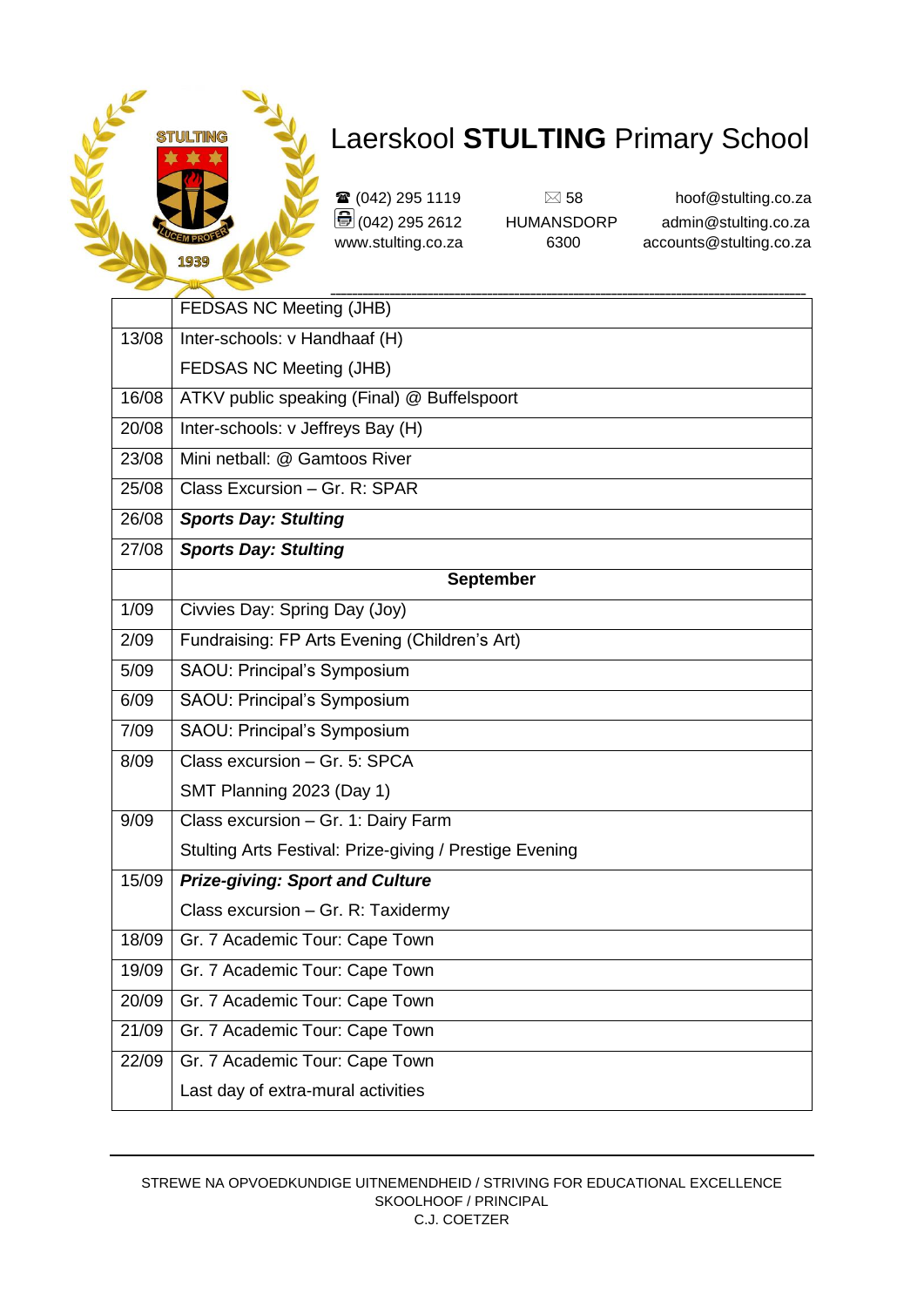

| 23/09 | Gr. 7 Academic Tour: Cape Town                                 |
|-------|----------------------------------------------------------------|
| 24/09 | <b>Heritage Day</b>                                            |
| 26/09 | Veldskool: Gr. 6                                               |
| 27/09 | Veldskool: Gr. 6                                               |
| 28/09 | Veldskool: Gr. 6                                               |
| 30/09 | Schools close for school holidays (10:00)                      |
|       | <b>October</b>                                                 |
| 3/10  | Stulting Academic Tour (3-7 October)                           |
| 11/10 | School reopens for learners - no extra murals (Staff Meetings) |
| 13/10 | Parent-teacher Meetings (17:30-19:00 @ School Hall)            |
| 17/10 | Extra-mural activities resume                                  |
|       | Class excursion - Gr. 3: Langkloof Bricks                      |
| 18/10 | SMT: Planning 2023 (Day 2)                                     |
| 21/10 | Learner Council 2023: Camp                                     |
|       | Budget 2023: Available for perusal by parents (Office)         |
| 22/10 | Learner Council 2023: Camp                                     |
| 23/10 | Learner Council 2023: Camp                                     |
| 25/10 | Information Evening: Gr. RR-1                                  |
| 27/10 | Prize-giving: Academic                                         |
|       | Class excursion - Gr. R: Homeleigh Farm                        |
| 28/10 | <b>Civvies Day: Community Project</b>                          |
|       | Last day for extra-mural activities                            |
|       | Last day of testing                                            |
|       | <b>November</b>                                                |
| 1/11  | Academic revision week begins                                  |
| 3/11  | <b>Annual General Budget Meeting</b>                           |
| 7/11  | Graduation: Gr. R                                              |